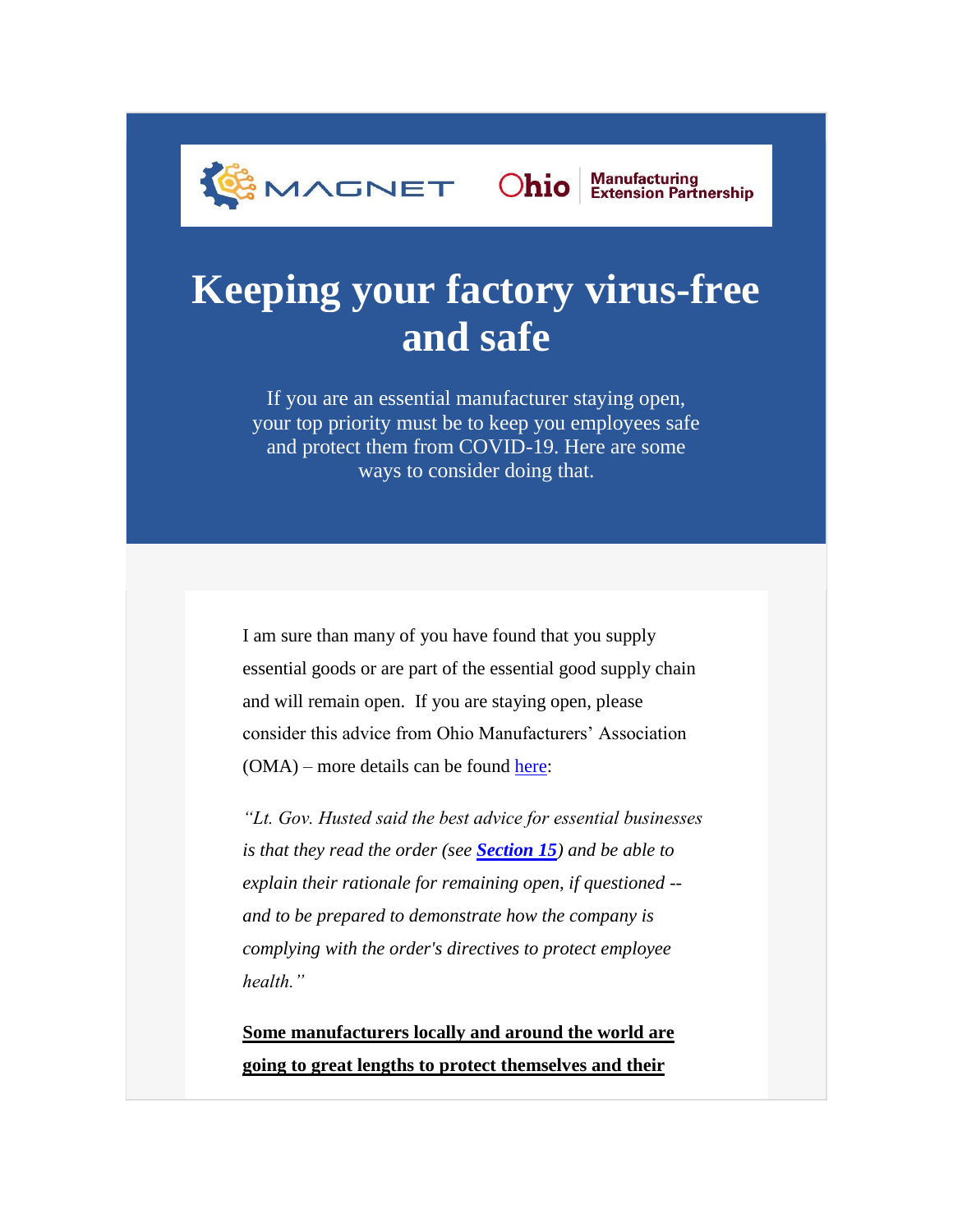**employees.** Here are some of the things that others are doing. Please note that we are giving you the best ideas we have seen to figure out what will work for your company. More details and complete guides can be found [here,](https://www.manufacturingsuccess.org/e2t/c/*W3Rm7JB1wpcN-VYPsws44zz-J0/*W1mtXF81Sw6YDW65wRmr2HJlXt0/5/f18dQhb0S66Z6_rzZBV1vjlV63C2h_W2ltSyW1k2W6PW7M9bYF6k0l3VW7LnSdc6Pd-7JW8VbR3_9b-ZqhW2qQh_n2M7r1LW8XD9z53_qhJwW32lNyV2sKGhZW7Kh1V889lX3NW1q0ZNX3k_T1HW1KmDd66Wc1fJW23JYhl6lGnvxN1v8scFScgF4W2YTbSs2M1bsJW1GZd_R8PRFPJN8Gw-qTHmYsKTyxX74chnZ2W2KgzfG3LVcg0W8SGnLJ4hp3tQW7Dj3wh1gP6BjN2sKP37nwvQ1W1bjTc22RpBZDVWV02C8-HGWwW17Kjf02mCMqMW5dkfp039skSpW6_Jpsg545_L6W2KZ58g3JmhvZW4BhFqW21CWg_W3HZ5Wv5J8ly9W7gmBhw1qHCvpW38gX9t10PMj9W72TNrh4VVtMLW6PntgY250CgBW7gzSM383rGSQW13zSQX6Yy-79W6hvd1b3YY18JW1hMj5w6VLpsXN788qprt2Y5lW7_6pys8g4GVPW9f9t886GDfsMW8Z5Bsn7jcBytW8tvBN_69Hb7NW4y7G0r4s8ZcbW2k1JwT5M4wzYW5L3R4z8XsZ5-f5KTs9Q02) [here,](https://www.manufacturingsuccess.org/e2t/c/*W3Rm7JB1wpcN-VYPsws44zz-J0/*W5XsgPc3z_jy4W6-KT9x7fKnbf0/5/f18dQhb0S5fy8XJblHN7pK2FsHbqG6W1yfnKS1PV3J0W7sR9j51vkZ1yW1L5k957qWQD6W7MVnwJ7KrBVBW7q67PK1Fn1xGW1CvZWZ90f5D-W6BzkzZ2FF0DNW1Hltsc7xR9_sW2Vjhb05bPQ0kW7v4vFh524rhCW3HtrQn4MyfywW2jNx1j7zN65hW1Ccflb55T8N8W7w3wPS1NC3KcW1F6KTt67PNRcW1N6PyR8XP0_7W4-HFcl45Vsh6W1P3QD54nbmx8VjSBfr205rGYW6g-Lrp6htf_KVpBFK422r9yHW4mKpTb7xzH0dW2M4Dq21KGCn9W20qclb7trkl3W49wBq_45Bkr1W8_gn_R6rkRkwW6wgCgw8Snx7lVyK5Jg2159HfN1LGxT-bjwpyW7L-Hpx73QsnmW1d5pgb4Q2TCyW29P9xn1cy04hW1WZcWJ60-BxhW1MbFx-24X8JYW3c_Zp63qvbjlW5bN28m7Gxyw1W2l6PKF3DGS84W8_kxCG64VDN0W5gLXXl75Kp6TW8v3Wwg1MWhN-W1MKddx4t0xFK111) and [here.](https://www.manufacturingsuccess.org/e2t/c/*W3Rm7JB1wpcN-VYPsws44zz-J0/*W7psHg93tKJ9jV3FqnD1fD2GZ0/5/f18dQhb0S3kg7w3gbpT2tx1900MnlW1sZPry5jCZQPW5pMqBj7Ybx8TW66JX7835319jW6Hd-wP5B6FwwW2hqxSD8w35FZW5WQHQ5629FRJW62-xm51KW_3KW8wh3447gVlgdW991sP-6W2fThW48Nxsx4YSykSN5p_Z26pVBb9W4JmtFC5mRtcsW57F7D64PwqZKW3c2zxn4b8WkLW8cMcD48vzhJgVBFw7Y7kcl_-N3_lP78hWrp6N5FLJz9yVjVlVwgJsM3pNNfyW5-P8kv47sp8bW15RgNK2FB96_W56vQLm3RT15CW2G4tY227D91YW5P-y9N3qk9wXVBv-Ky7TNZvKW7_9J8X5Y0CD8V4DHV_97jsmpV634Fg1Nql5BW4mxT4M4r8cXxW2_FGvj6m6Br8W6Rz4Vt2h5WfyW8f5w7B7SJKj1W8vRWLw5nMQVpVX57M231rGhkN89hWDqZPvzGN3hjyvMnQzJLW20pZxJ8YlDh5W3Vqxtq6_Nv7KW530ZN-2HVkXzW2-3pKR3JDmN0W5fSBZg1FGj-YW3gpdMz4B5V-4MYlVKFXBC3hW8DtMFC98VZYBW55sPZp44_7zmW6bNP-L43w3JfW9kCQKZ8Shnr3W6TykM975GRFWW6Q19mH26D53Z102)

- All office teams work remotely (sales team, marketing teams and finance teams as well as back-office). When this isn't possible, spread out remaining staff as far as possible and hold not in-person meetings – use remote tools even room-to-room.
- People should keep 6 feet distance when they talk and even some things are being rearranged in the plant to accommodate others working 6 feet from one another if possible. As this may become the new normal, any steps you take now to spread areas out will likely be good for the future too.
- Temperature checks before entering the factory gate (use IR scanning thermometer that does not require touching skin or ear temperature with an alcohol swab in between). Note: there are legal implications for this [\(see here\)](https://www.manufacturingsuccess.org/e2t/c/*W3Rm7JB1wpcN-VYPsws44zz-J0/*W6Z_7v44N9KxBW5_RTSf2PctkL0/5/f18dQhb0Sq5F8X-fbXW3x-NcB56n6L_W1N1Pq63SyQjDN1Nvw7TLDpF1W8CSvhf8DrNq6W5tgz3d5y47dkW8r4n9k1phgjKVVbMdh63n6JzW1qftmS2bbDF5W65kh_M7fKFdqMRHjTk5C0GnVh4xRg3Lr8mdW65jGRj8BSpLgW7ZkG8C7dT6Y3VQJJn63Lqnm_W8q5FTl68tQ2FW32p-C34cMd6zW7nwG0k2l_-mxW3X0g0y6bp1cMVbq5fx4TKc2lVQB7dy16L6vbN4XD4zYdZJ7cMY9zGdXnpJ7N8fhnRX2dwXdW7b_FSr4rWqXCW4VzPp03rt-TPW8ShsbJ96VX09W7glCrd3Tv12kW7dcNYT7YsPD0W5QHhSV3gsxtWVFVVrM640K4DVXw1n52xjX8fW25bHGr8pkCpWW8ql-fw8LmqyQW6Z-jvp6Pc2MKW37P0d415hnZlW2-2W786c6V6JV9-M5H56QKrzW61lPZv24JP6pW4Cyqll8nkCN-Vns0JX6v3FWvW1h6rR02TgrjQW3zpmpW4Pxhj5W3DlwBb9dp2hvf3ypqjC04). A person who shows temperature above 99.5 degrees is not allowed to enter.
- Wearing a masks or other PPE while in the factory (there is a shortage now, so this is not likely useful).
- All doors are left open or even removed when appropriate to eliminate surfaces.
- Increase ventilation rates and increase the percentage of outdoor air that circulates into the system
- Buy all no-touch disposal receptacle or remove lids that require contact to open.
- Disinfect all touched surfaces between each shift.
- Eliminate all routine shift hand-off meetings or limit them to just particular people or do them virtually.
- If you can move from 1 or 2 shifts to 3 shifts and keep each shift with the same people each day, then if one shift is sick the others are protected. This arrangement can also work by have one crew for part of the week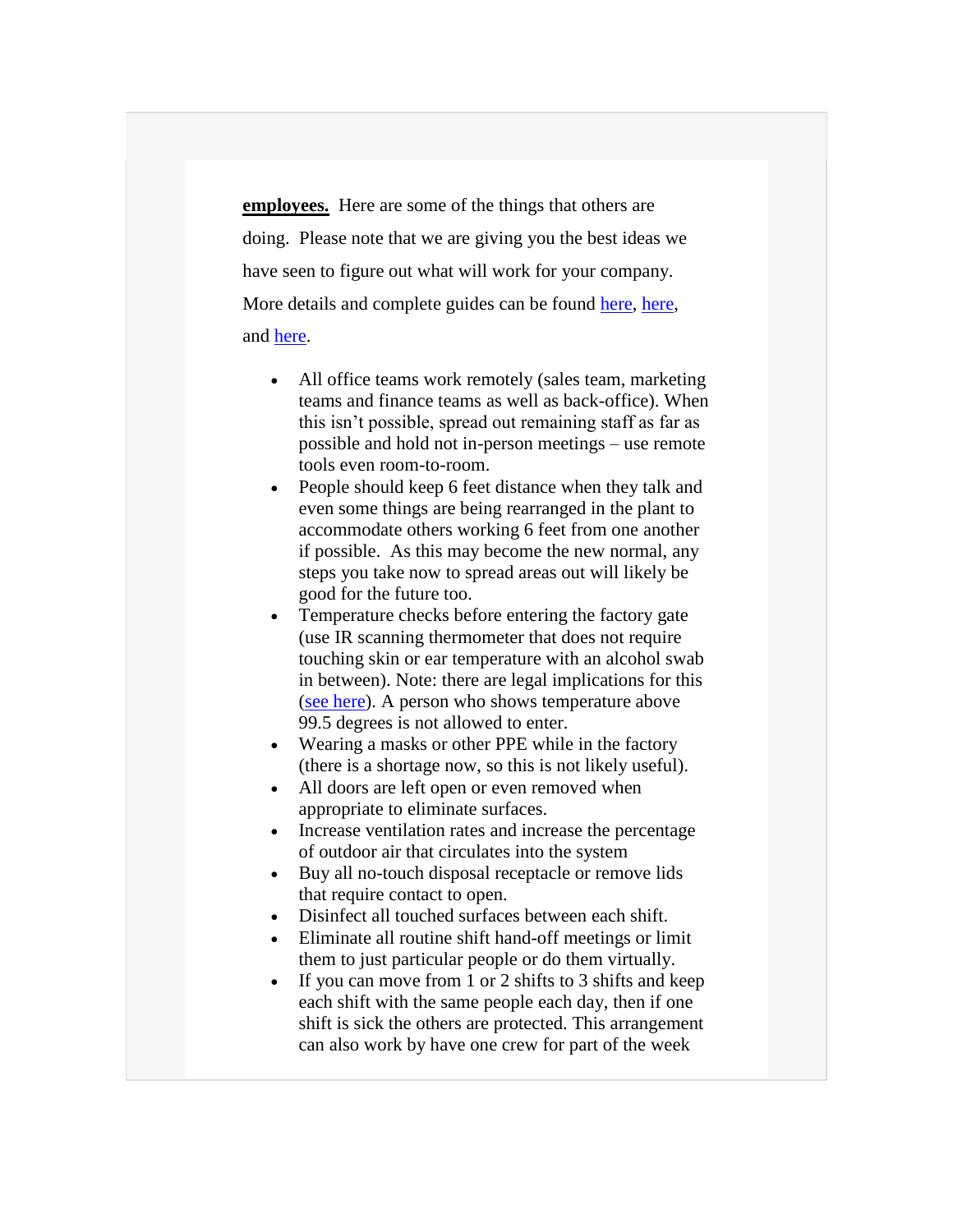and one crew for the other part of the week. This may also accommodate shifting child care schedules.

- Stagger shift start/stop times, break times, and lunchtimes to minimize congregations at the time clocks or break areas.
- Zone the factory and prohibit employees from wandering into zones where they do not need to be to perform their jobs.
- Isolate key personnel without whom the factory cannot operate (e.g., boiler operators, wastewater treatment engineers, lead electricians, maintenance, etc.) to prevent them from getting ill.
- Shutdown the plant when production is not needed (even if you ramp on and off on a daily basis). Every bit of time not spent around other people may eliminate the spread of the virus.

These are all in addition to the specific guidelines from Ohio's

Executive Order that include:

- Allow as many employees as possible to work from home by implementing policies in areas such as teleworking and video conferencing
- Actively encourage sick employees to stay home until they are free of fever
- Separate employees who appear to have acute respiratory illness symptoms from other employees and send them home immediately. Restrict their access to the business until they have recovered.
- Reinforce key messages  $-$  stay home when sick, use cough and sneeze etiquette and practice hand hygiene – to all employees, and place posters in areas where they are most likely to be seen. Provide protection supplies such as soap and water, hand sanitizer, tissues and no-touch disposal receptacles for use by employees.
- Frequently perform enhanced environmental cleaning of commonly touched surfaces, such as workstations, countertops, railings, door handles and doorknobs. Use the cleaning agents that are usually used in these areas and follow the directions on the label. Provide